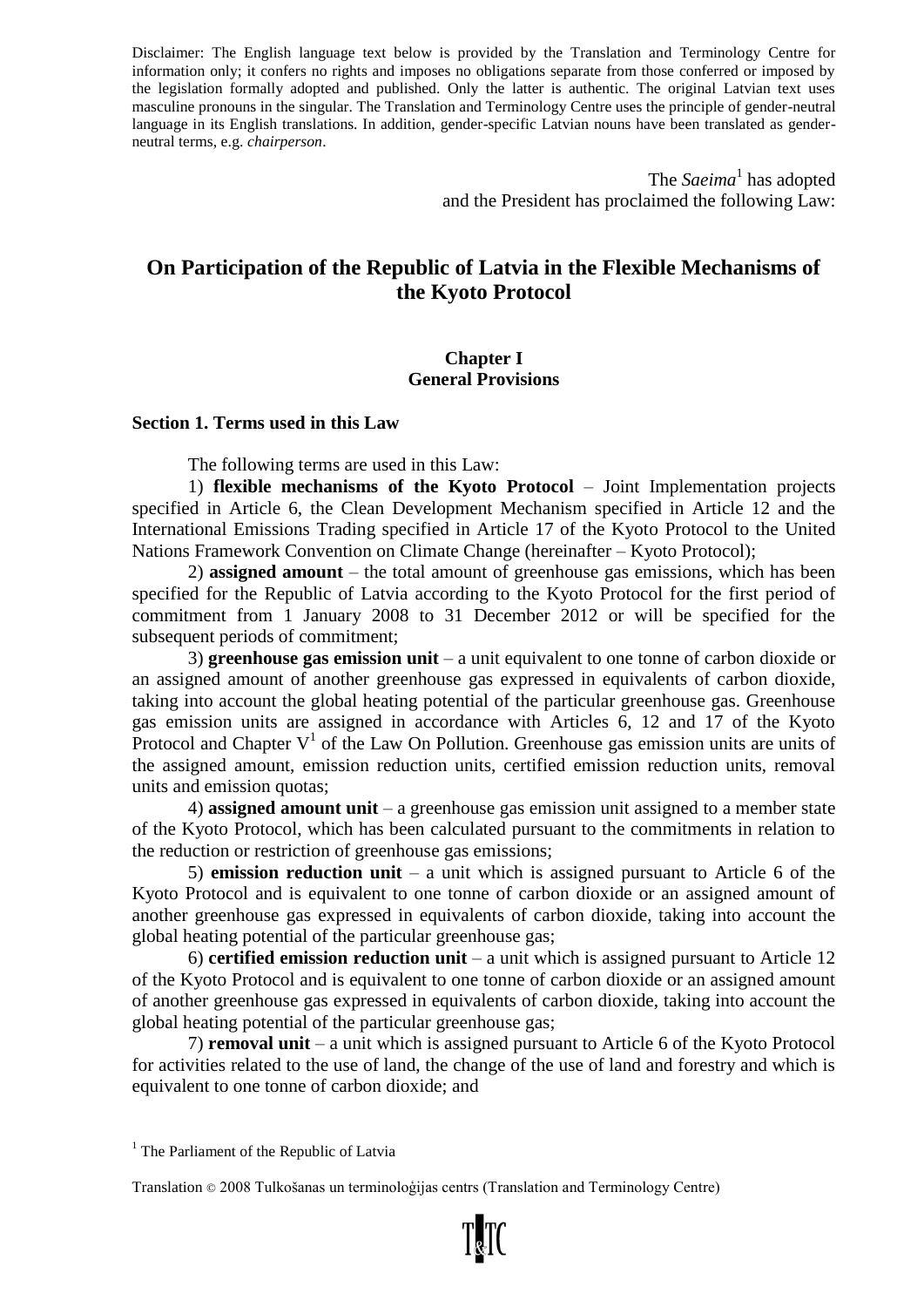8) **climate change financial instrument** – resources acquired by selling the greenhouse gas emission units owned by the State in accordance with the procedures specified in Article 18 of the Kyoto Protocol and are allocated for the prevention of climate change pursuant to the principles and priorities specified in this Law.

#### **Section 2. Purpose of the Law**

The purpose of this Law is to promote the prevention of climate change, adaptation to the consequences caused by climate change and to facilitate the fulfilment of the commitments for the reduction of greenhouse gas emissions assigned to the Republic of Latvia in the Kyoto Protocol by using the flexible mechanisms of the Kyoto Protocol.

# **Section 3. Scope of Application of the Law**

This Law prescribes:

1) the basic principles for participation of the Republic of Latvia in the flexible mechanisms of the Kyoto Protocol and the competence of institutions related to this participation; and

2) the procedures for planning, utilisation and administration of the resources obtained as a result of sale of the State greenhouse gas emission units.

### **Chapter II International Trade of Emission Units**

#### **Section 4. Ownership Rights of the Assigned Amount**

The assigned amount shall be State property, the legal possessor of which is the Ministry of Environment.

# **Section 5. Participation in the International Trade of Emission Units**

(1) The Republic of Latvia may sell the assigned amount units which are not or will not potentially be used in order to cover the amount of greenhouse gas emission units emitted by the Republic of Latvia.

(2) Upon receiving a proposal from another state or upon a proposal of the Ministry of Environment, the Cabinet shall take a decision regarding participation in the international trade of emission units and regarding action involving the greenhouse gas emission units owned by the State.

(3) The Ministry of Environment shall conduct negotiations in relation to the entering into a contract regarding the trade of emission units and prepare a draft contract. Provisions regarding the type, number and price of greenhouse gas emission units and payment procedures shall be mandatorily included in the draft contract.

(4) The Cabinet shall approve a draft contract regarding the trade of greenhouse gas emission units.

(5) The Minister for Environment shall sign a contract regarding the trade of greenhouse gas emission units.

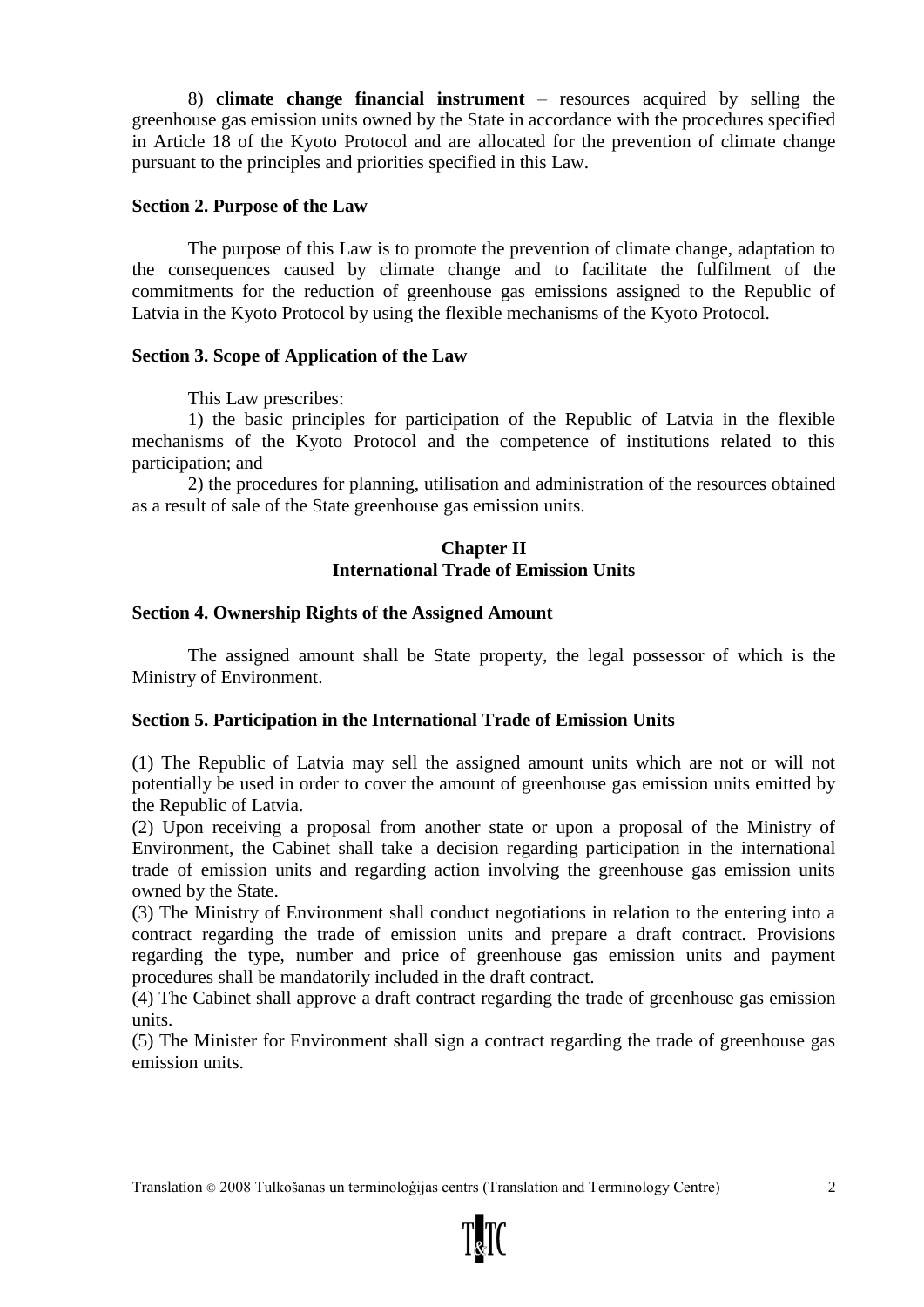### **Section 6. Register of Greenhouse Gas Emission Units**

(1) The Latvian Environmental, Geological and Meteorological Agency shall open accounts in the register of greenhouse gas emission units for accumulation of greenhouse gas emission units owned by the State.

(2) Upon the order of the Ministry of Environment the Latvian Environmental, Geological and Meteorological Agency shall transfer the greenhouse gas emission units sold to a purchaser of greenhouse gas emission units in accordance with the contract entered into regarding the trade of greenhouse gas emission units.

(3) The Cabinet shall determine the procedures by which the national system for accounting of greenhouse gas emission units is established and maintained, the procedures and activities for quality control and quality assurance, as well as the notification procedures in accordance with the requirements of the United Nations Framework Convention on Climate Change and the Kyoto Protocol.

# **Chapter III Climate Change Financial Instrument**

#### **Section 7. Planning of the Climate Change Financial Instrument**

(1) Resources which are obtained by selling the greenhouse gas emission units owned by the State shall be transferred to the State budgetary revenue account opened in the Treasure pursuant to the classification of State budgetary revenue.

(2) Financing for the implementation of projects related to a climate change financial instrument shall be provided for in the State basic budget for the current year according to the amount of financial resources obtained in the preceding years and not used for this purpose.

#### **Section 8. Utilisation of Resources Obtained as a Result of the International Trade of Emission Units**

(1) Resources of a climate change financial instrument shall be used for the financing of such projects in the field of agriculture, transport, energy, forestry, waste management, manufacturing and other fields of national economy:

1) which have a significant impact on State greenhouse gas emission or removal thereof and which promote the reduction or restriction of emission of greenhouse gases and other polluting substances by the following measures:

a) increase of energy efficiency,

b) increase of renewable energy resources, especially biomass,

c) development and utilisation of such environmental technologies which promote the increase of energy efficiency or the utilisation of renewable energy resources,

d) development and introduction of a policy for the reduction of climate change in order to ensure the fulfilment of commitments included in the Kyoto Protocol and the conformity of operation of the Republic of Latvia to the conditions for utilisation of the flexible mechanisms of the Kyoto Protocol,

e) educational measures and scientific research which shape public awareness regarding climate change,

f) development and introduction of such measures which promote the adaptation to climate change;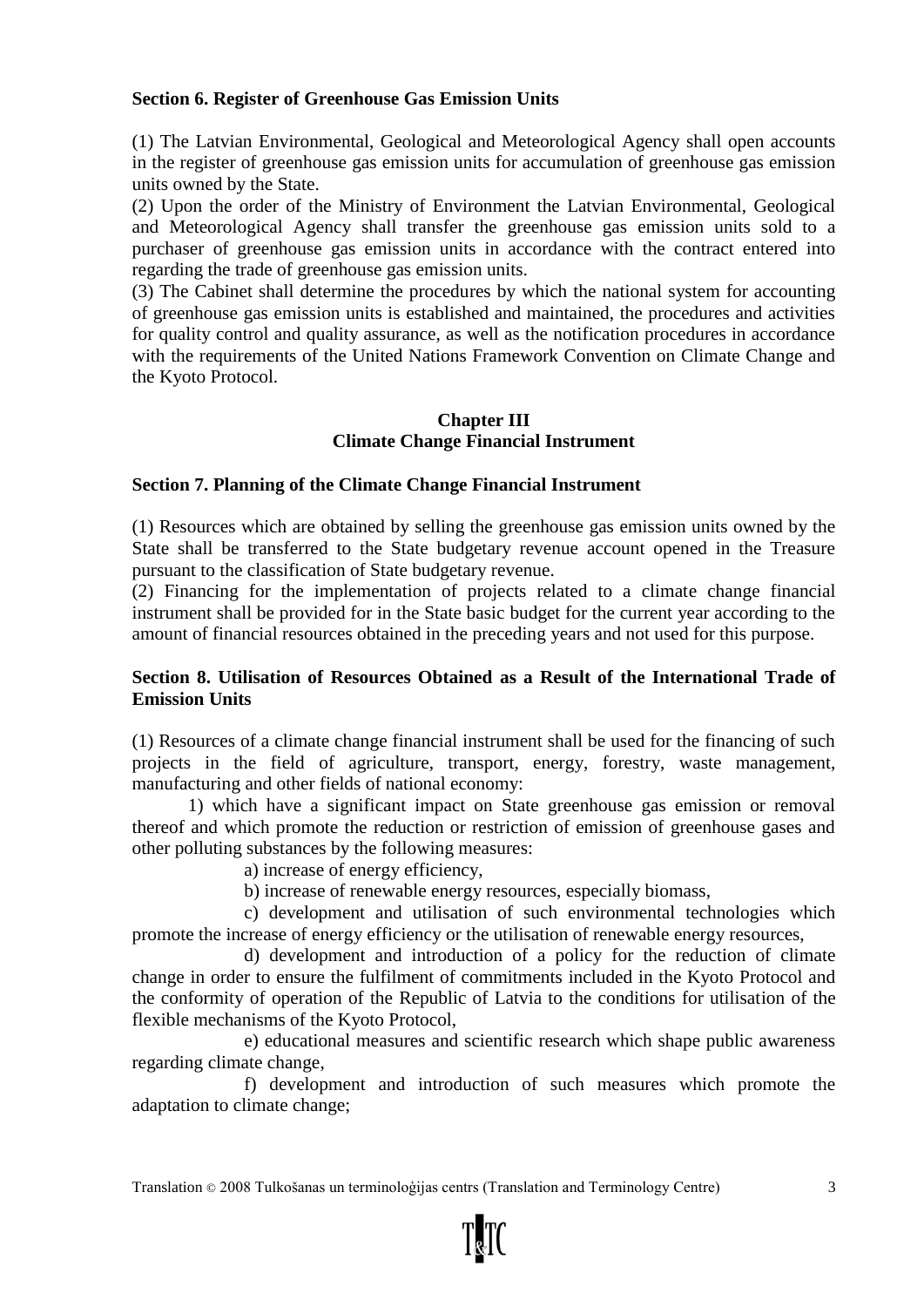2) which significantly improve the environmental quality, including the reduction of transnational air pollution, water pollution and pollution dangerous to human health, increase of the collection of carbon dioxide and possibilities of storage.

(2) The Treasury shall ensure the execution of payments of a climate change financial instrument according to the Law On Budget and Financial Management and the Law On the State Budget for the current year.

# **Section 9. Principles for the Management and Implementation of a Climate Change Financial Instrument**

The climate change financial instrument shall be managed and implemented according to the guidelines of the European Union for State support and international principles of good practice in the administration of expenditure of environmental protection, including:

1) transparency;

2) traceability;

3) efficiency of the environmental protection;

4) economic efficiency; and

5) financial precaution.

#### **Section 10. Management and Implementation of a Climate Change Financial Instrument**

(1) The Ministry of Environment shall be the executor of the budgetary programme of the climate change financial instrument and shall perform the following functions:

1) prepare a financial and working plan of the climate change financial instrument for the current year;

2) organise project tenders, evaluate the projects according to the regulatory enactments regarding the criteria for evaluation of projects for implementation of the climate change financial instrument and grant financing for these projects;

3) supervise the implementation of projects and execution of financing contracts;

4) prepare and submit payment orders to the Treasury;

5) compile information regarding the projects which receive financing from the climate change financial instrument; and

6) prepare and submit an informative report by 1 April of the current year to the Cabinet regarding operation of the climate change financial instrument in the preceding year, including regarding the utilisation of finances and regarding improvement of the environmental quality, which has been achieved by implementing the respective projects.

(2) Expenditure for implementation of a climate change financial instrument and examination of reports shall be covered from the resources of the climate change financial instrument.

(3) The Cabinet shall determine:

1) the tender regulations for project applications for implementation of a climate change financial instrument, evaluation criteria and the procedures for application, examination, approval and financing of projects; and

2) the procedures for implementation of projects financed by the climate change financial instrument, for submission and examination of reports.

#### **Section 11. Examination of Improvements of the Environmental Quality and Utilisation of Finances within the Framework of a Climate Change Financial Instrument**

(1) An implementer of a project who has received financing from a climate change financial instrument, in accordance with the regulatory enactments regarding procedures for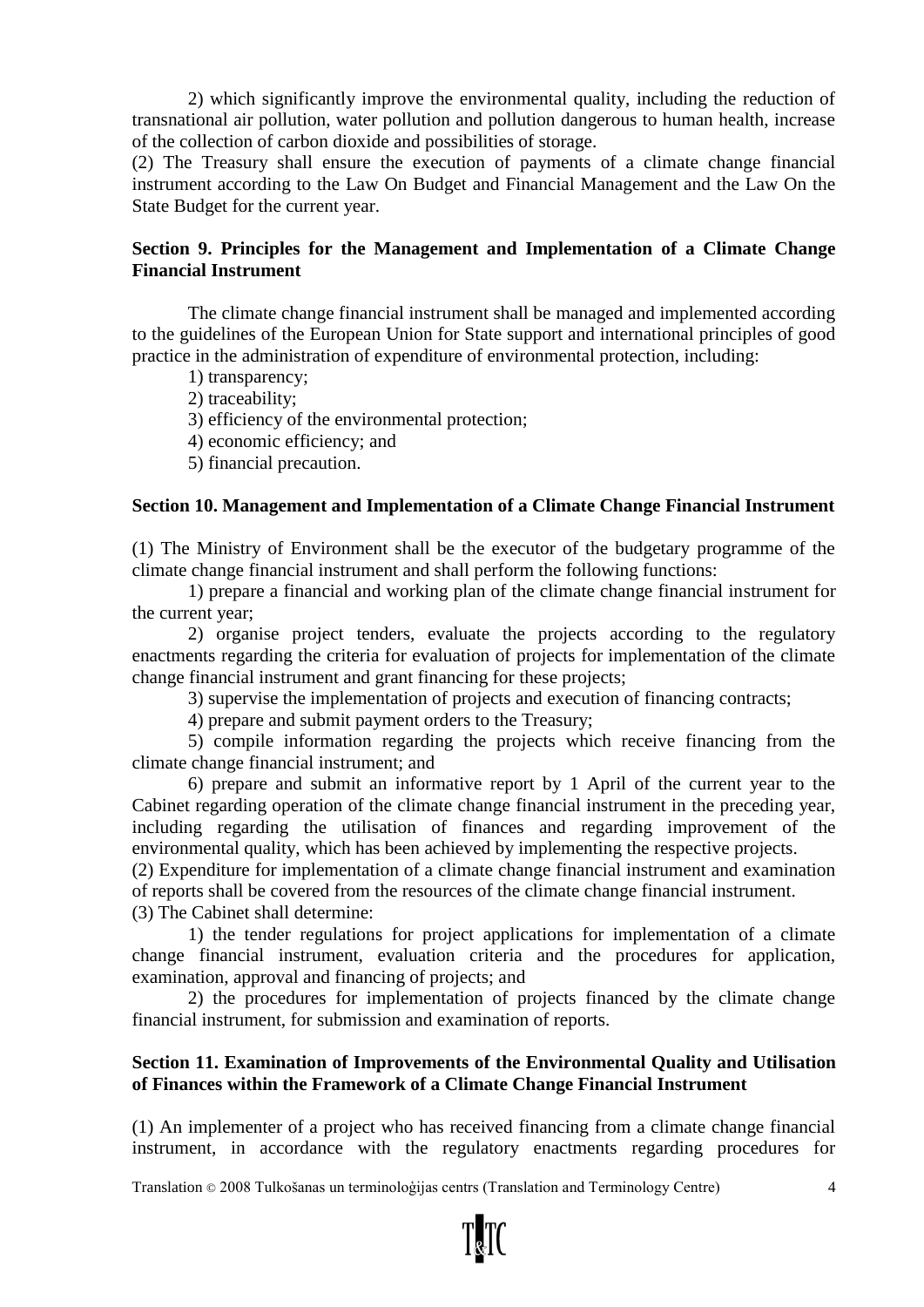implementation of the climate change financial instrument shall submit reports to the Ministry of Environment on the improvement of the environmental quality achieved as a result of implementation of the project and the utilisation of the allocated financing.

(2) Information regarding the implementation of projects, utilisation of finances and achieved improvement of the environmental quality shall be available to the public.

(3) The Ministry of Environment shall examine the reports of project implementers and, on the basis thereof, shall prepare the report referred to in Section 10, Paragraph one, Clause 6 of this Law.

# **Section 12. Advisory Council of a Climate Change Financial Instrument**

(1) The objective of operation of the Advisory Council of a Climate Change Financial Instrument (hereinafter – Advisory Council) shall be to promote the transparency of utilisation of the resources of the climate change financial instrument and the conformity thereof to the objectives and requirements of this Law, as well as to involve representatives of the public in the supervision of the management and implementation of the climate change financial instrument.

(2) In order to improve the efficiency of introduction of a climate change financial instrument, the Advisory Council shall examine the financial and working plan thereof for the current year and submit proposals to the Ministry of Environment.

(3) The Advisory Council, upon its own initiative or the initiative of the Ministry of Environment, shall also examine other issues related to the management or implementation of a climate change financial instrument.

(4) The Cabinet shall approve the by-law of the Advisory Council.

(5) The Chair of the Advisory Council shall be the Minister for Environment or a representative appointed by the Minister for Environment. The following persons shall be included in the Advisory Council:

1) one representative from each of the following ministries: the Ministry of Environment, the Ministry of Economy, the Ministry of Agriculture, the Ministry of Transport, the Ministry of Education and Science and the Ministry of Regional Development and Local Government;

2) two representatives delegated by associations and foundations which operate in the fields referred to in Section 8, Paragraph one of this Law, on a rotational basis for one year; and

3) two representatives delegated by the Environmental Advisory Council of such associations or foundations, the objective of which according to the statutes is environmental protection.

(6) Representatives delegated by a party of a contract regarding the trade of emission units may also participate in meetings of the Advisory Council according to the provisions of the contract.

(7) Members of the Advisory Council shall not receive a remuneration for participation in the work of the Advisory Council.

(8) The Minister for Environment shall approve the personnel of the Advisory Council. The Ministry of Environment shall ensure the work of the Advisory Council.